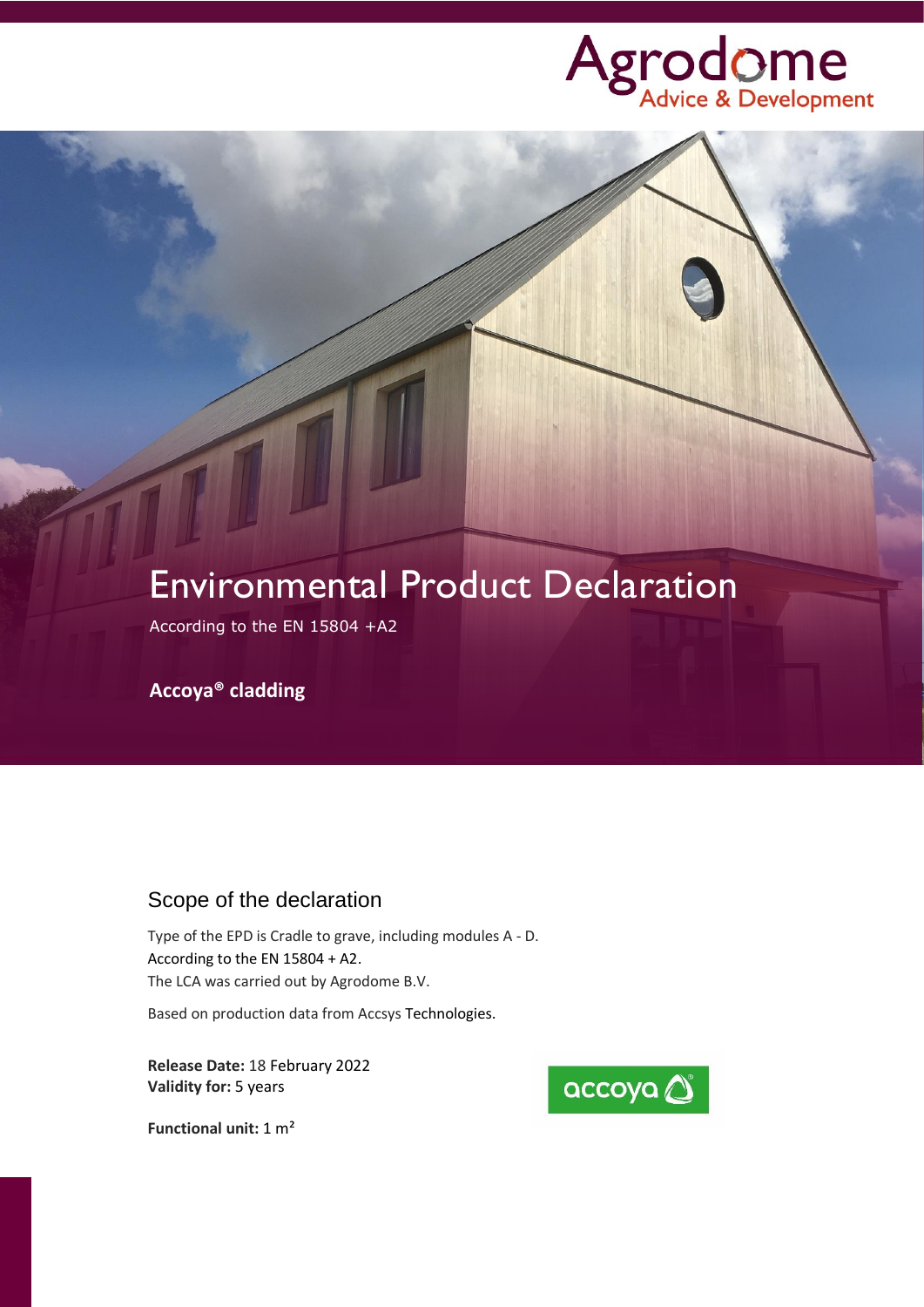

# Goal and Target Group

### Goal

This declaration covers the environmental effects throughout the lifetime of the product Accoya® cladding.

# Target audience

The EPD can be used for building or building part level assessments by designers, architects, constructors, developers etc. The EPD is made for business-to-business communication and can be used for businessto-consumer communication purposes. The background EPD report is third party verified.

### Product description

Accoya® wood is made of Radiata Pine (species) from New Zealand. The sawn wood is transported to Arnhem where it is acetylated. The acetylation process increases the stability and reduces the impact of natural elements significantly. For this reason warranties are provided up until 50 years, with an expected service life of a minimum of 60 years. During acetylation, the hydroxyl groups within the wood are replaced by acetyl groups, which are more chemically stable and attract less moisture. Minimal acetic anhydride or acetic acid residue is present in the final product (<0.5%), making Accoya® a non-toxic material, resulting in wood that can be burned/processed similarly to non-modified wood.

Accoya® wood is a modified wood product, which means it can be used in various circumstances. The wood can made in various dimensions, depending on the application and demands of the end-user. It is recommended to use stainless steel fasteners in accordance with EN 10088-1, for example fasteners made of A2 or A4 stainless steel.

Accoya® wood is certified as FSC® mix (minimal 70% FSC® and the rest controlled wood) and Cradle to Cradle® Gold among other certificates. Please consult the website for an up-to-date overview of the sustainability credentials. https://www.accoya.com/uk/sustainability/ecolabels-acquired/

# *Accoya® cladding*

Accoya® wood can be used for cladding, because it has a durability class I (EN 350). The factory in Arnhem delivers planks of Accoya® that can be processed by their partners into the desired shape and dimensions. The construction can vary depending on the demands and wishes of the buyer. In this study, the information from Centrum Hout in their brochure "Houtwijzer, gevelbekleding van massief hout" (2017), is used. The cladding consist of Accoya® planks, 18,5 mm width, 15 mm thick with a spacing of 7 mm, including fasteners, with a framework (22mm\*50mm| 60cm spacing) of spruce and a water protecting foil.

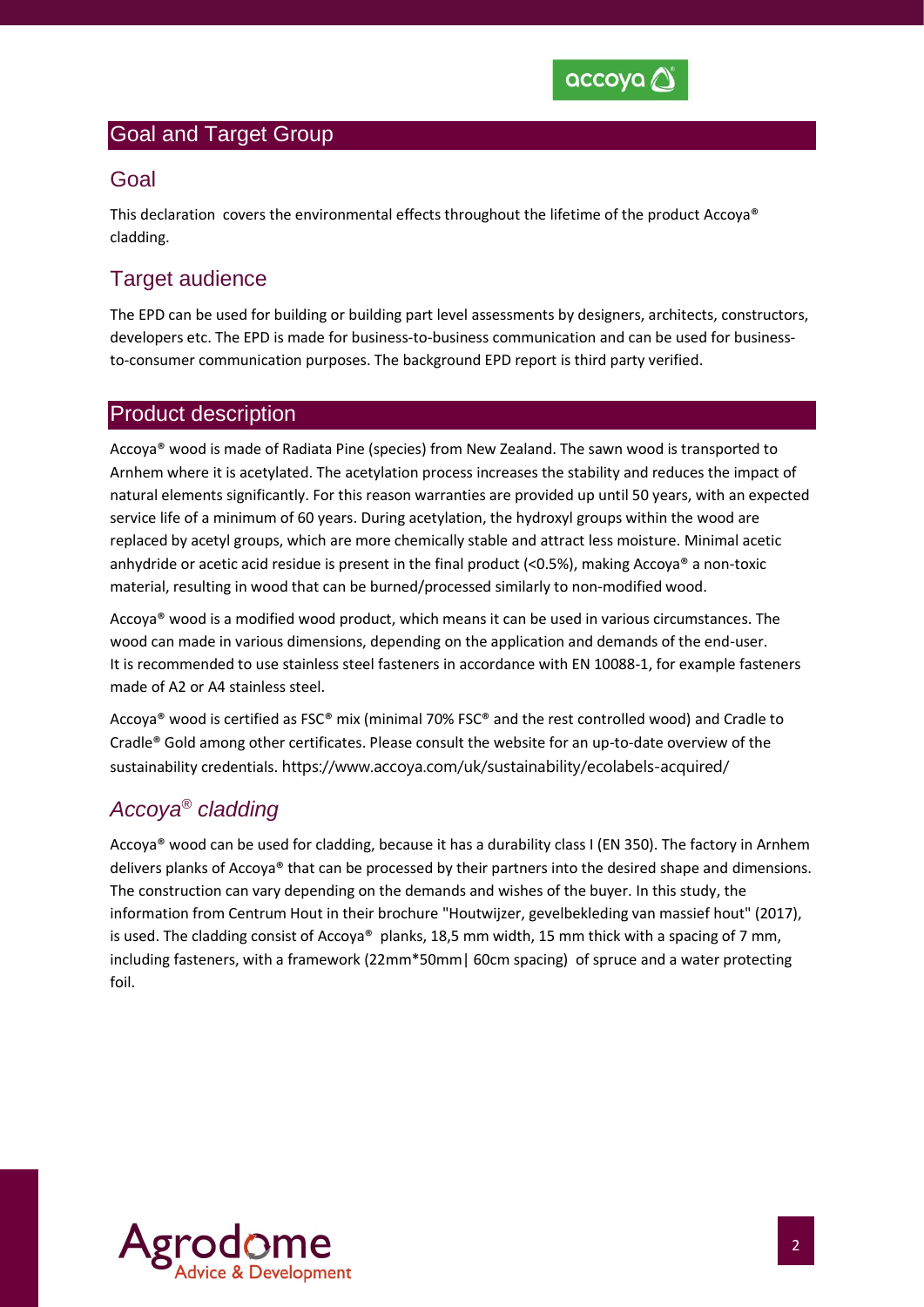

#### Composition Accoya®, cladding

| Material                 | Share  |
|--------------------------|--------|
| Accoya <sup>®</sup> wood | 88 %   |
| Spruce                   | 11 %   |
| <b>Nails</b>             | <1%    |
| Foil                     | $<1$ % |

Technical data Accoya® wood

| Durability                                                  | Class I (EN 350)                                                     |
|-------------------------------------------------------------|----------------------------------------------------------------------|
| Density                                                     | average 515 kg / $m3$ , on delivery                                  |
| Fire resistence class                                       | C (ASTM E84); D (EN14915)                                            |
| Heat transfer $(\lambda)$                                   | $0,12 W/m·K$ (EN 12667)                                              |
| Bending strenght                                            | 40 N/mm <sup>2</sup> (EN 408)                                        |
| Flexibility                                                 | 8800 N/mm <sup>2</sup> (EN 408)                                      |
| Hardness (Janka)<br>Harness (Brinel)                        | side 4100 N, end grain 6600 N (ASTM D143)<br>2,4 kgf/mm <sup>2</sup> |
| Shrink (wet to 65% RH at 20 °C)<br>Shrink (wet to oven dry) | Radial 0.4% Tangential 0.8%<br>Radial 0.7% Tangential 1.5%           |
| Equilibrium moisture content                                | 3 - 5% at 65% relative humidity, 20 $^{\circ}$ C                     |

# LCA calculation rules

# Functional unit

# *Accoya® , cladding*

Accoya® cladding made of acetylated Radiata pine, which originated from sustainably managed forest, 18,5 mm width, 15mm thick with a spacing of 7mm, including fasteners, with a framework of spruce, foil, lifespan of 60 years, calculated back to 1 m<sup>2</sup>

| l Name          | Value                | Unit       |
|-----------------|----------------------|------------|
| Functional unit | $1,00 \, \text{m}^2$ |            |
| Weight          |                      | 8,46 kg/FU |

# Reference Service Life

The service life specified by the manufacturer is 60 years for the correct application of the product and the maintenance schedule recommended by the manufacturer

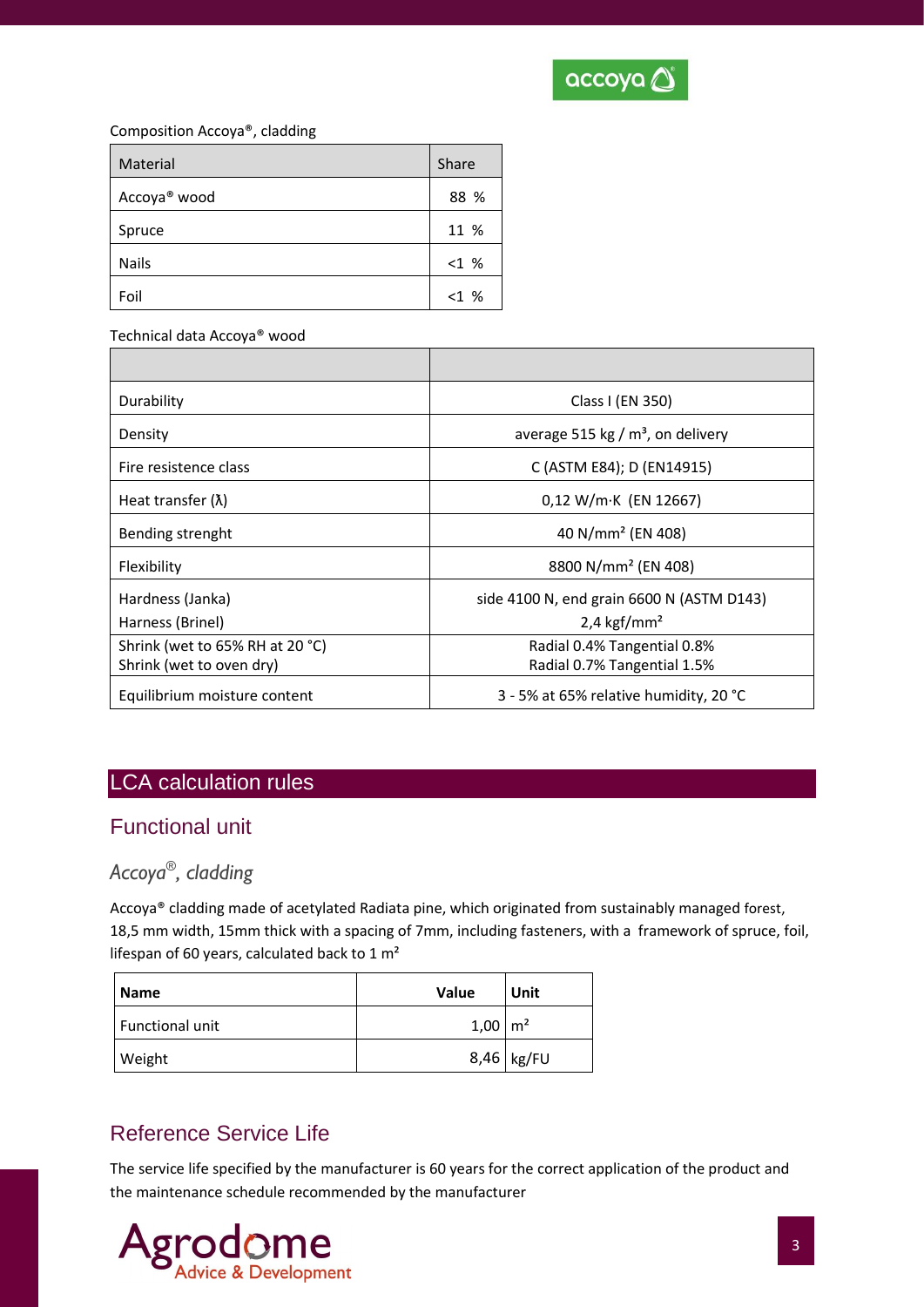

There is no post-consumer take-back program. Considering the longevity of Accoya®, the company has not been in existence long enough for this type of initiative. Accsys, the producer of Accoya® wood has a pre-consumer offcuts take-back reuse scheme in place, which collects offcuts to be reprocessed into another product. This is not included in the calculations.

# Biogenic carbon storage

Biogenic carbon storage during the lifetime of Accoya® sheet pile is calculated according to the EN16449, and with 1 kg biogenic carbon as equivalent to 44/12 kg of CO2:

12,98 kg CO2eq/m<sup>2</sup> = 3,54 Kg C/m<sup>2</sup>, including the spruce

# **Comparability**

A comparison or evaluation of EPD data is only possible if all datasets have been made in accordance with EN 15804 and the same product-related standard properties and modules have been taken into account..

### System boundaries

The LCA study was created for "Cradle to Grave" according to the modules below and are the basis for calculations or can be used for further calculations. All declared values relate to the specified functional unit. According to the European standard EN 15804+A2.

The environmental performance of building materials is categorized in four modules corresponding to different lifecycle phases in the building material; Modules A (production of materials and construction), B (use phase), C (end-of-life phase of the building) and D (loads and benefits outside the system boundary).

|                  | Product stage |               |           | Construction<br>installation<br>stage |           |             |                | Use stage   |                |                              |                             | End of life stage                |                |                     |                | Beyond the<br>system<br>boundaries     |
|------------------|---------------|---------------|-----------|---------------------------------------|-----------|-------------|----------------|-------------|----------------|------------------------------|-----------------------------|----------------------------------|----------------|---------------------|----------------|----------------------------------------|
| materials<br>Raw | Transport     | Manufacturing | Transport | installation<br>stage<br>Construction | Jse       | Maintenance | Repair         | Replacement | Refurbishment  | use<br>energy<br>Operational | use<br>water<br>Operational | -construction<br>demolition<br>ۋ | Transport      | processing<br>Waste | Disposal       | Recycling-potential<br>Reuse-Recovery- |
| A <sub>1</sub>   | A2            | A3            | A4        | A <sub>5</sub>                        | <b>B1</b> | <b>B2</b>   | B <sub>3</sub> | <b>B4</b>   | B <sub>5</sub> | B <sub>6</sub>               | <b>B7</b>                   | C <sub>1</sub>                   | C <sub>2</sub> | C <sub>3</sub>      | C <sub>4</sub> | D                                      |
| ⊠                | ⊠             | ⊠             | X         | ⊠                                     | ⊠         | X           | ⊠              | ⊠           | ⊠              | □                            | □                           | ⊠                                | ⊠              | ⊠                   | ⊠              | ⊠                                      |

For Accoya® cladding, all the modules A1 -D have been examined, except B6 and B7.

# Allocations

There are no allocation's for the co-products of the cladding.

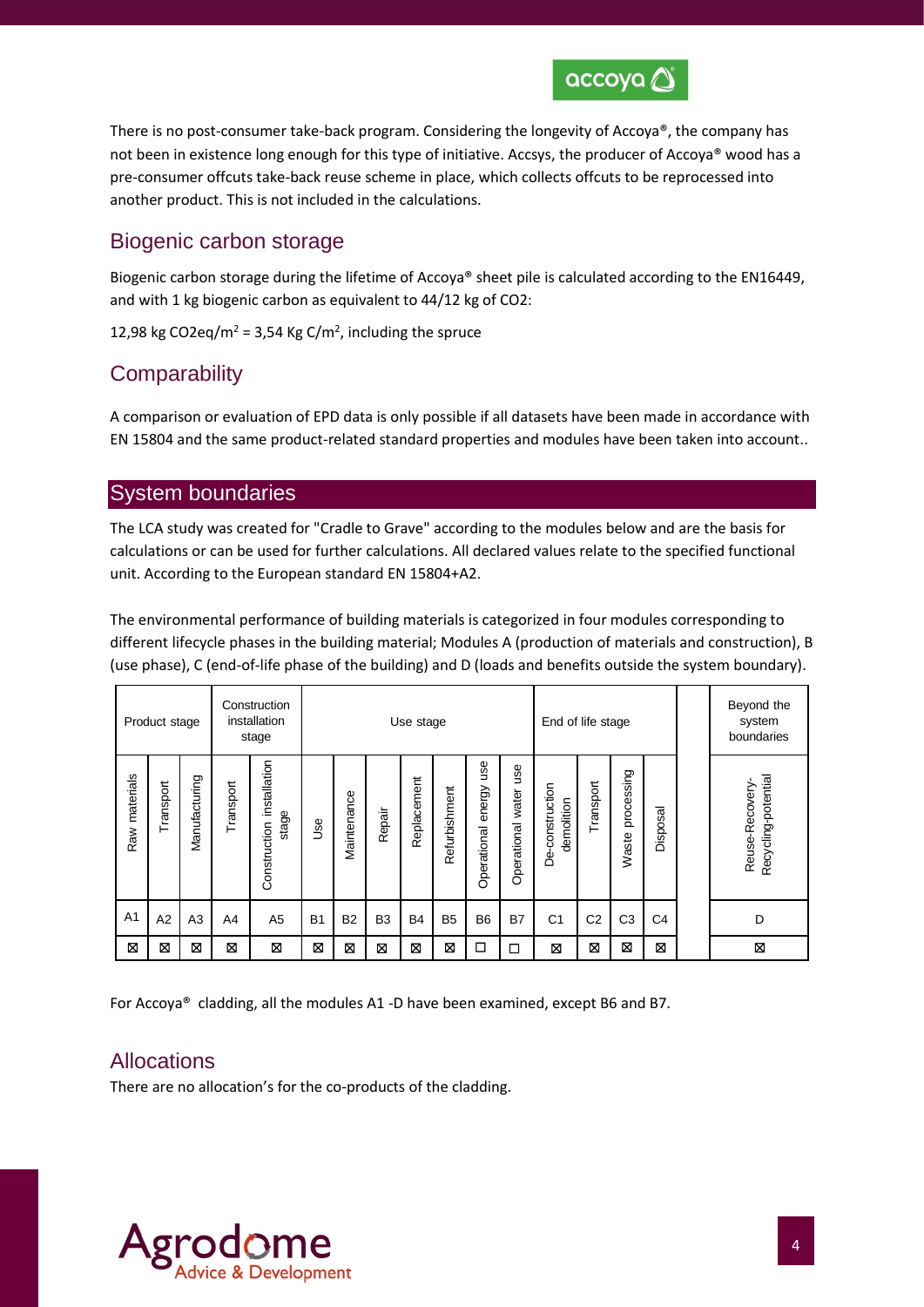

### Production process

The flowchart of the production process of Accoya® cladding issummarized in the flowchart. This flowchart includes the entire process from the base material to the waste phase.

#### Flowchart Accoya® cladding for 1m



# Explanation Flowchart and Life Cycle per phase

# *Production phase (A1-3)*

After the wood (Radiata Pine) acetylation process is complete the Accoya® planks are stored in Arnhem. To create the decking planks, Accoya® planks are transported to a factory. Here the planks are profiled and sawn to the requested dimensions.

# *Construction process phase (A4-5)*

#### Transport to the construction site (A4)

For the transport to the construction site calculated values are taken. Based upon the market share in volumes for the European market a calculation is made of the average weighted transport distance from factory to the building site. The average distance is 539,30 km (based upon 96% of the transports). The transport to the construction site is assumed to be empty return, default value. For the process

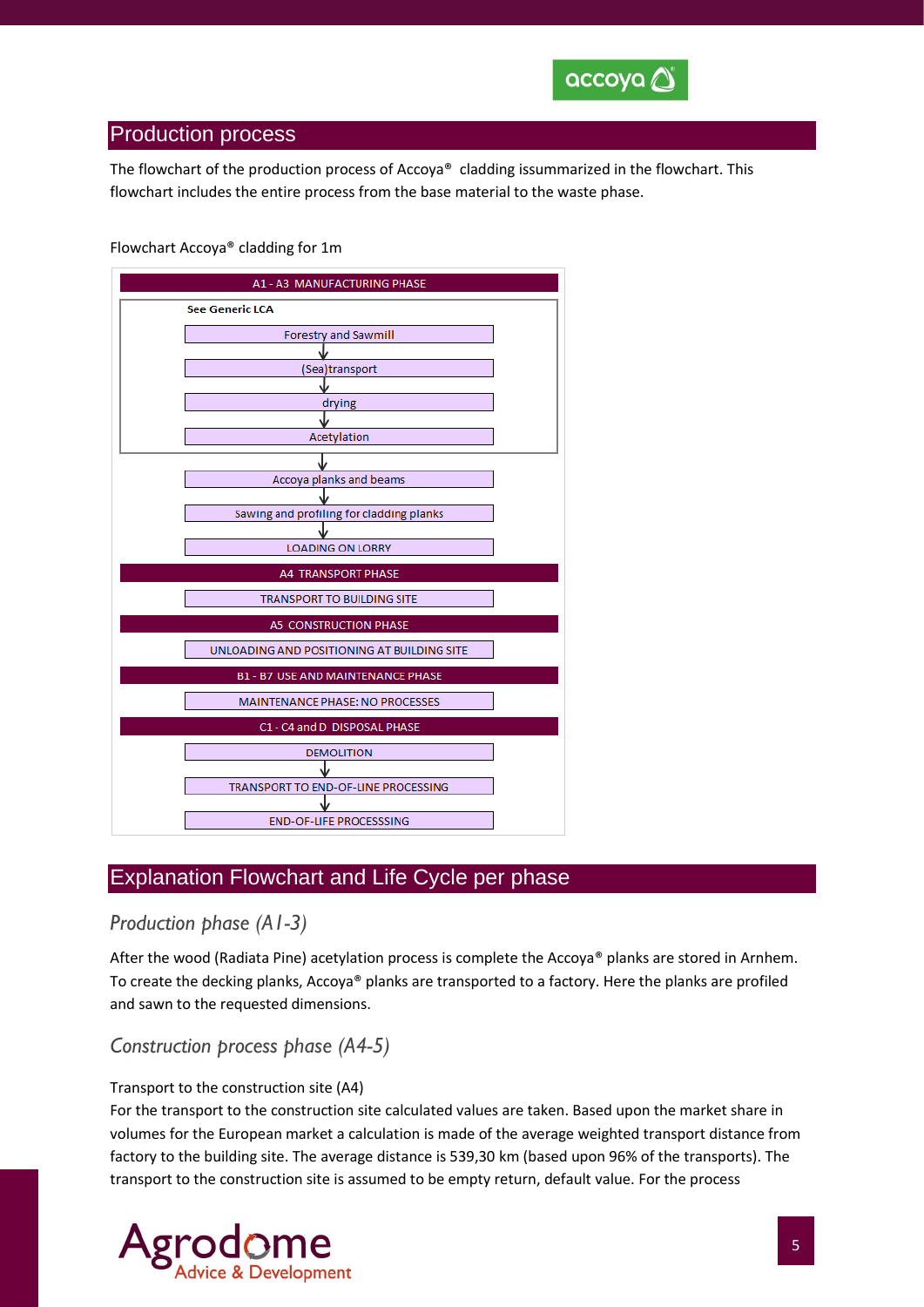

'Transport, freight, lorry >32 metric ton, euro5 {RER}| market for transport, freight, lorry >32 metric ton, EURO5 | Cut-off, U' is used.

#### Processing and construction on the construction site (A5)

On the construction site the Accoya® wood is used for making the cladding. The water barrier foil and framework are adjusted and the Accoya® planks are fastened with stainless steel nails on the frame work at the site. For the construction of the cladding only (electric) hand tools are used. At the building site there is a minimal loss of materials since the materials are coming in the right sizes

### *Use phase (B1-7)*

The products made from Accoya® do not need additional maintenance, during their life time, when installed and used correctly. Only manual cleaning with water and possibly detergent during the use phase. The Accoya® cladding does not release emissions during use.

### *End-of-life phase (C1-4)*

A number of assumptions have been made for the end-of-life phase:

#### *Disassembly and demolition (C1)*

Disassembly and demolition takes place manually, not an industrial process.

### *Transport (C2)*

Transport phase assumptions: 50 km to sorting installation and 100 km from demolition or sorting location to processing location. For the process 'Transport, freight, lorry >32 metric ton, euro5 {RER}| market for transport, freight, lorry >32 metric ton, EURO5 | Cut-off, U' is used.

#### *Waste treatment (C3-C4)*

A weighted calculation, based upon European market shares (Volume based) is used for the waste scenario of the wood: 27% landfill, 67% incineration and 6% recycling. For the steel 99% recycling and for the foil (85% incinerations, 10% landfill and 5% recycling).

#### *Benefits and burdens outside the system boundary (D)*

The income and expenses outside the system boundary relate to combustion in which energy use is avoided. The efficiency of heat and electricity recovery from waste material is 25,56% for heat and 13% for electricity.

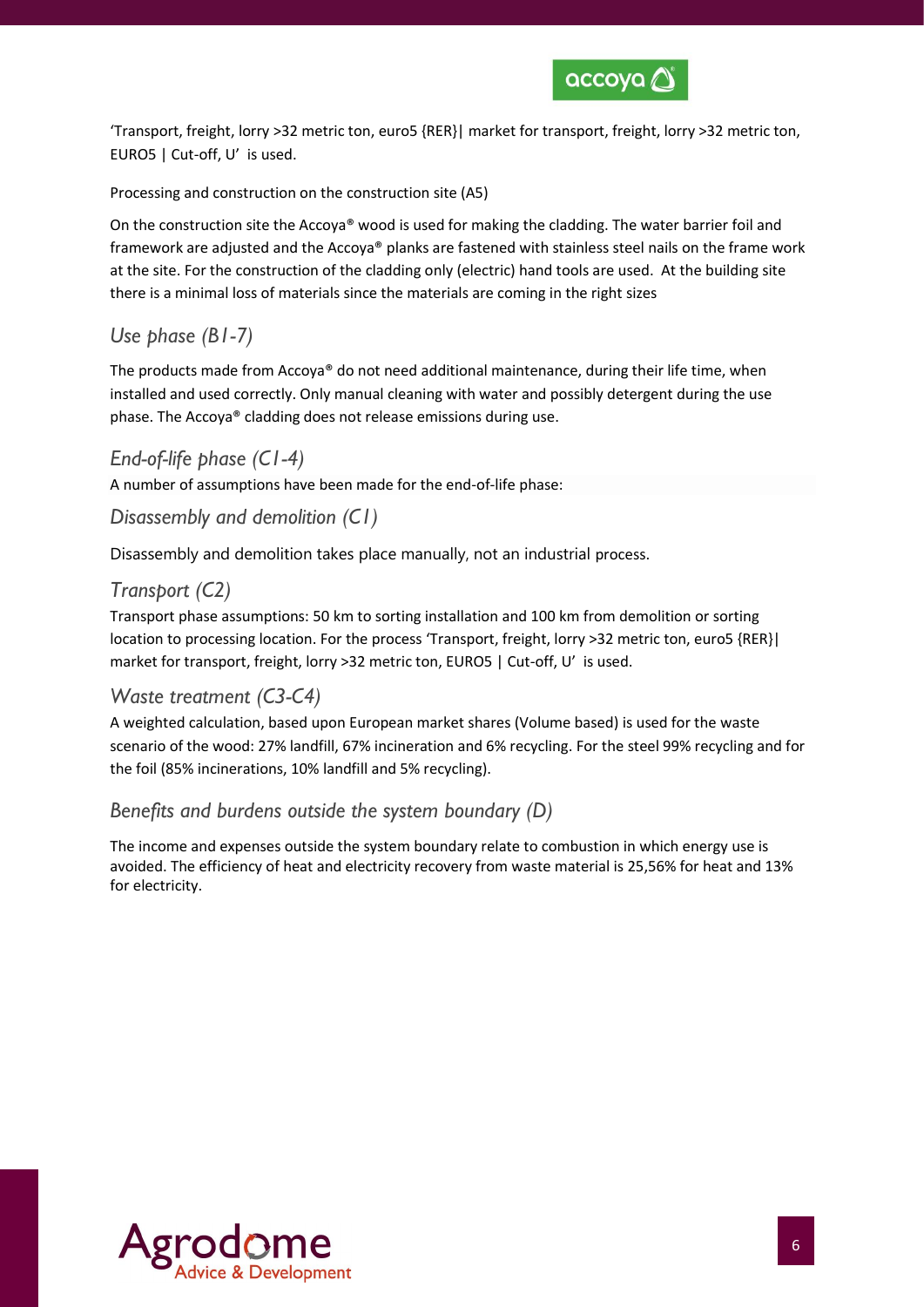

#### l. LCA results

# *Core Environmental Indicators per FU (1 m 2 ) EN 15804 + amendment A2, Accoya® cladding*

|                                           | Production                        |                                           |                     | Construction<br>process stage |                    | Use stage  |                       |                            |                   |                            |                                     |                                | End-of-life stage                                |                   |                                     |                   |                              |
|-------------------------------------------|-----------------------------------|-------------------------------------------|---------------------|-------------------------------|--------------------|------------|-----------------------|----------------------------|-------------------|----------------------------|-------------------------------------|--------------------------------|--------------------------------------------------|-------------------|-------------------------------------|-------------------|------------------------------|
| <b>Potential Environmental</b><br>Impacts | material<br>Raw<br>$\overline{A}$ | Transport<br>$\overline{A}$               | manufacturing<br>43 | Transport<br>$\overline{4}$   | Installation<br>45 | Use<br>51  | <b>B2 Maintenance</b> | Repair<br>B3               | Replacement<br>В4 | Refurbishment<br>B5        | <b>B6</b> Operational<br>energy use | Operational<br>water use<br>B7 | Deconstruction /<br>demolition<br>$\overline{C}$ | Transport<br>C)   | processing<br>C3 Waste              | C4 Disposal       | D Reuse, recovery, recycling |
| CC total<br>(kg CO2 equiv/FU)             |                                   | 1,85E+00 3,59E-02 3,49E-01                |                     | 3,87E-01                      | $-1,68E+00$        | $0,00E+00$ | $0,00E+00$            |                            |                   | 0,00E+00 0,00E+00 0,00E+00 | <b>MNA</b>                          | <b>MNA</b>                     | $0,00E+00$                                       | 1,50E-01          |                                     | 7,85E+00 2,47E+00 | $-7,44E-01$                  |
| CC fossil<br>(kg CO2 equiv/FU)            |                                   | 1,18E+01 3,58E-02 3,22E-01                |                     | 3,86E-01                      | 6,70E-01           | $0,00E+00$ | $0,00E+00$            |                            |                   | 0,00E+00 0,00E+00 0,00E+00 | <b>MNA</b>                          | <b>MNA</b>                     | 0,00E+00                                         | 1,50E-01          |                                     | 2,71E-01 2,37E-02 | $-3,01E+00$                  |
| CC biogenic<br>(kg CO2 equiv/FU)          |                                   | -9,98E+00 7,51E-05                        | 2,56E-02            | 8,09E-04                      | $-2,35E+00$        | $0,00E+00$ | $0,00E+00$            | 0,00E+00 0,00E+00 0,00E+00 |                   |                            | <b>MNA</b>                          | <b>MNA</b>                     | $0,00E+00$                                       | 3,15E-04          |                                     | 7,58E+00 2,45E+00 | 2,27E+00                     |
| CC luluc<br>(kg CO2 equiv/FU)             |                                   | 7,03E-03 9,98E-06 9,19E-04                |                     | 1,08E-04                      | 1,32E-03           | $0,00E+00$ | $0,00E+00$            |                            |                   | 0,00E+00 0,00E+00 0,00E+00 | <b>MNA</b>                          | <b>MNA</b>                     | 0,00E+00                                         | 4,19E-05          | 2,49E-05                            | 1,07E-05          | $-2,53E-03$                  |
| ODP<br>(kg CFC 11 equiv/FU)               |                                   | 2,22E-06   8,41E-09   1,02E-08   9,06E-08 |                     |                               | 5,47E-08           | $0,00E+00$ | $0,00E+00$            | 0,00E+00 0,00E+00 0,00E+00 |                   |                            | <b>MNA</b>                          | <b>MNA</b>                     |                                                  |                   | 0,00E+00 3,53E-08 5,96E-09 6,83E-09 |                   | $-2,38E-07$                  |
| AP (mol H+ equiv/FU)                      | 6.20E-02                          |                                           | 1,48E-04 2,30E-03   | 1,60E-03                      | 3,81E-03           | $0,00E+00$ | $0,00E+00$            |                            |                   | 0,00E+00 0,00E+00 0,00E+00 | <b>MNA</b>                          | <b>MNA</b>                     |                                                  | 0,00E+00 6,21E-04 | 1,66E-03 1,90E-04                   |                   | $-8,55E-03$                  |
| EP - freshwater<br>(kg P equiv/FU)        |                                   | 4,39E-04 2,57E-07 4,71E-05                |                     | 2,77E-06                      | 2,84E-05           | $0,00E+00$ | $0,00E+00$            |                            |                   | 0,00E+00 0,00E+00 0,00E+00 | <b>MNA</b>                          | <b>MNA</b>                     | 0,00E+00                                         |                   | 1,08E-06 1,27E-06 4,41E-07          |                   | $-1,44E-04$                  |
| EP - marine<br>(kg N equiv/FU)            |                                   | 1,33E-02 4,53E-05 3,00E-04                |                     | 4,88E-04                      | 8,58E-04           | $0,00E+00$ | $0,00E+00$            | 0,00E+00 0,00E+00 0,00E+00 |                   |                            | <b>MNA</b>                          | <b>MNA</b>                     | 0,00E+00                                         | 1,90E-04          | 7,73E-04                            | 1,25E-04          | $-1,16E-03$                  |

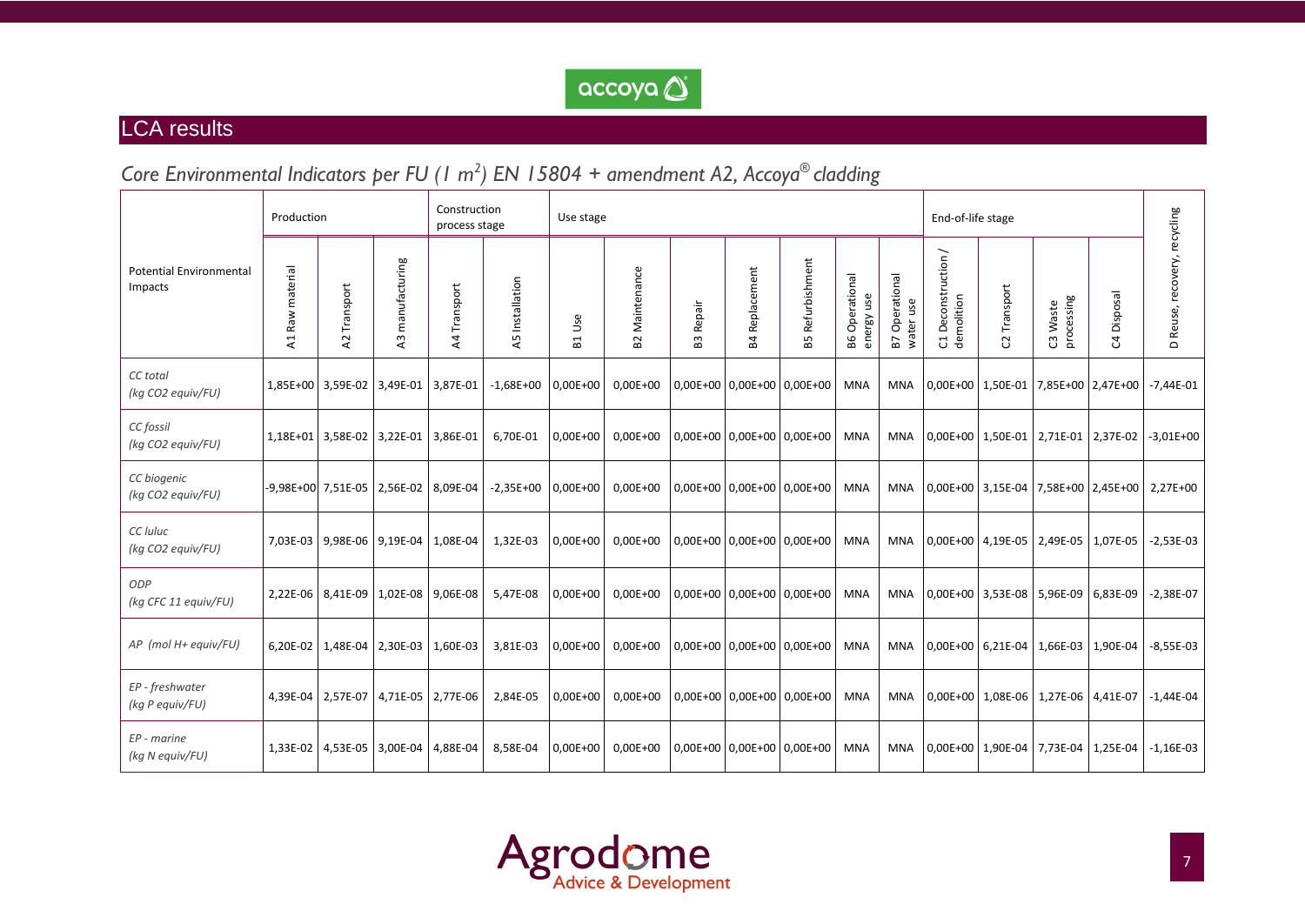

| EP - terrestrial<br>(mol N equiv/FU)    |  | 1,43E-01   4,99E-04   3,46E-03   5,38E-03 | 9,69E-03                                                                                      | $\vert 0,00E+00 \vert 0,00E+00 \vert 0,00E+00 \vert 0,00E+00 \vert 0,00E+00 \vert$ |  | MNA        | MNA |  |                                     | $ 0,00E+00 $ 2,09E-03   8,84E-03   7,12E-04   -1,27E-02 |
|-----------------------------------------|--|-------------------------------------------|-----------------------------------------------------------------------------------------------|------------------------------------------------------------------------------------|--|------------|-----|--|-------------------------------------|---------------------------------------------------------|
| POCP<br>(kg NMVOC equiv/FU)             |  | 4,49E-02   1,60E-04   8,95E-04   1,73E-03 |                                                                                               | 3,13E-03   0,00E+00   0,00E+00   0,00E+00   0,00E+00   0,00E+00                    |  | <b>MNA</b> | MNA |  |                                     | 0,00E+00 6,73E-04 2,31E-03 2,54E-04 -3,83E-03           |
| <b>ADP Elements</b><br>(kg Sb equiv/FU) |  | 1,44E-04   8,39E-08   3,30E-06   9,05E-07 |                                                                                               | 1,31E-05 0,00E+00 0,00E+00 0,00E+00 0,00E+00 0,00E+00                              |  | MNA        | MNA |  |                                     | 0,00E+00 3,52E-07 1,76E-07 7,43E-08 -5,62E-06           |
| ADP fossil fuels (MJ/FU)                |  |                                           | 2,73E+02 5,58E-01 7,55E+00 6,01E+00  1,22E+01  0,00E+00  0,00E+00  0,00E+00 0,00E+00 0,00E+00 |                                                                                    |  | MNA        | MNA |  |                                     | 0,00E+00   2,34E+00   5,97E-01   5,25E-01   -5,25E+01   |
| WDP ( $m3$ water eq<br>deprived /FU)    |  | 1,66E+01 1,78E-03 9,46E-02 1,92E-02       |                                                                                               | 3,53E-01   0,00E+00   0,00E+00   0,00E+00   0,00E+00   0,00E+00                    |  | <b>MNA</b> | MNA |  | 0,00E+00 7,45E-03 1,21E-02 2,25E-02 | -3,03E-01                                               |

CC total = Climate Change total; CC fossil = Climate Change fossil; CC biogenic= Climate Change biogenic; CC-luluc = Climate Change land use and land use change; ODP = Ozone Depletion Potential; AP = Acidification Potential for Soil and Water; EP = Eutrophication Potential; POCP = Photochemical Ozone Creation; ADPE = Abiotic Depletion Potential – Elements; ADPF = Abiotic Depletion Potential – Fossil Fuels; WDP = water use (Water (user) deprivation potential, deprivation-weighted water consumption)

# *Additional Environmental Indicators per FU (1 m 2 ) EN 15804 +A2, Accoya® cladding*

| <b>Additional Impact</b><br>Categories | Production    |                 |                         | Construction<br>process        |                    | Use stage |                        |              |                   |                                                                                                      |                                                     |                                     | End-of-life stage                              |                 |                        |             |                                    |
|----------------------------------------|---------------|-----------------|-------------------------|--------------------------------|--------------------|-----------|------------------------|--------------|-------------------|------------------------------------------------------------------------------------------------------|-----------------------------------------------------|-------------------------------------|------------------------------------------------|-----------------|------------------------|-------------|------------------------------------|
|                                        | lēj<br>≃<br>4 | Transport<br>57 | ufacturing<br>man<br>23 | ansport<br>۴<br>$\overline{A}$ | Installation<br>45 | Use<br>뭅  | ပ္ပ<br>Maintenan<br>52 | Repair<br>53 | Replacement<br>54 | ë<br>Refu<br>59                                                                                      | rational<br>9S<br>∍<br><b>Ope</b><br>erg<br>98<br>듦 | erational<br>use<br>å<br>water<br>5 | uction<br>lemolition<br>st<br>ë<br>ق<br>ರ ತೆ   | Transport<br>S. | C3 Waste<br>processing | C4 Disposal | recovery,<br>D Reuse,<br>recycling |
| PM (disease incidence)                 | 2,69E-07      |                 |                         |                                |                    |           |                        |              |                   | 3,22E-09 5,77E-09 3,47E-08 8,64E-08 0,00E+00 0,00E+00 0,00E+00 0,00E+00 0,00E+00                     | MNA                                                 | <b>MNA</b>                          | 0,00E+00 1,35E-08 1,29E-08 3,64E-09 8,96E-09   |                 |                        |             |                                    |
| IRHH (kg U235 eg/FU)                   | 5,42E-01      |                 |                         |                                |                    |           |                        |              |                   | 2,45E-03   8,15E-02   2,64E-02   2,88E-02   0,00E+00   0,00E+00   0,00E+00   0,00E+00   0,00E+00   2 | MNA                                                 | <b>MNA</b>                          | 0,00E+00 1,03E-02 1,56E-03 2,06E-03 -2,61E-01  |                 |                        |             |                                    |
| ETF (CTUe/FU)                          | 2,65E+02      |                 |                         |                                |                    |           |                        |              |                   | 4,28E-01   5,07E+00   4,61E+00   1,64E+01   0,00E+00   0,00E+00   0,00E+00   0,00E+00   0,00E+00     | MNA                                                 | <b>MNA</b>                          | 0,00E+00 1,80E+00 1,22E+00 5,11E-01 - 2,12E+01 |                 |                        |             |                                    |

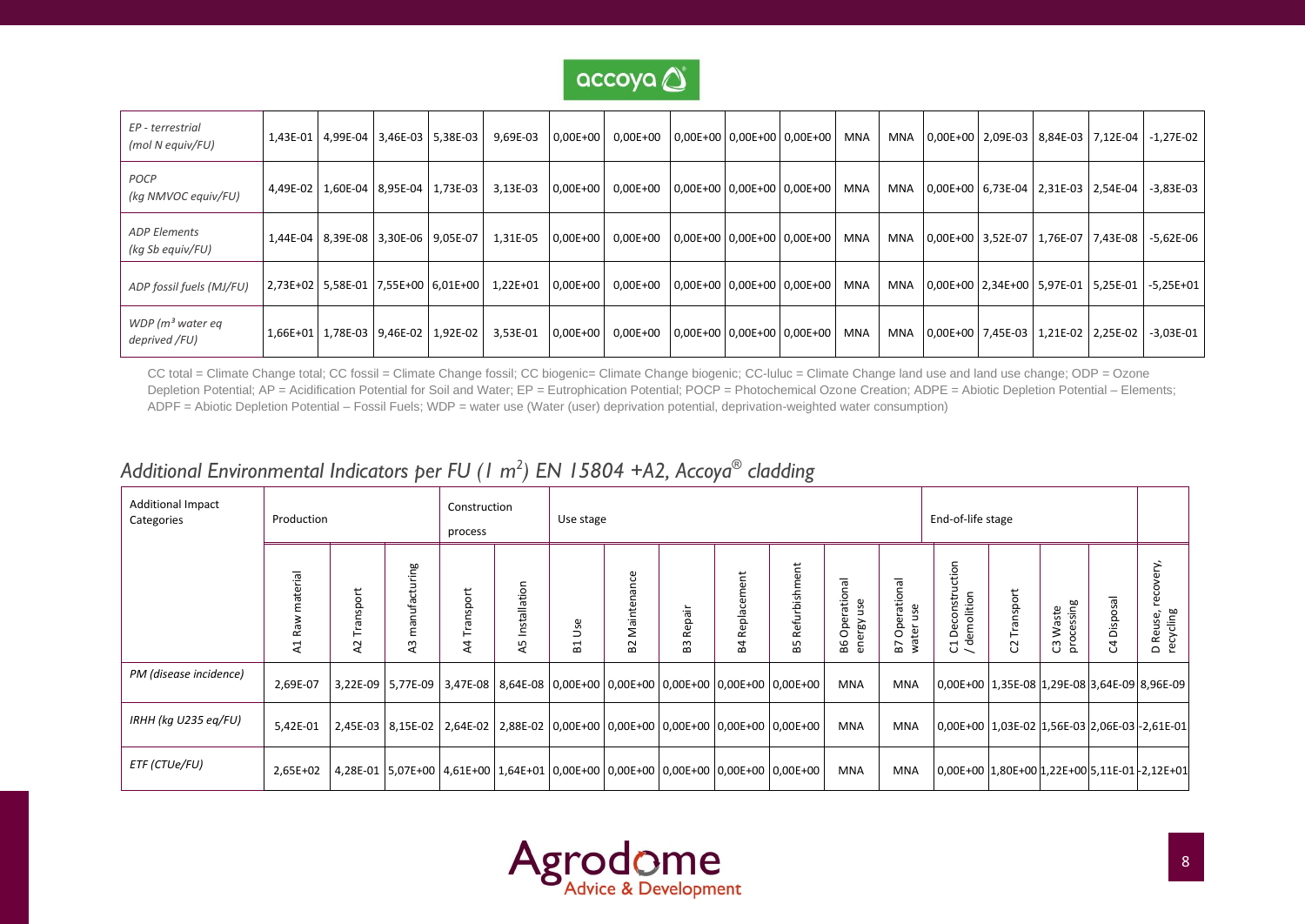

| HTCE (CTUh/FU)                                 | 5.76E-09 |  |  |  |  | 1,33E-11   1,40E-10   1,43E-10   8,96E-09  0,00E+00  0,00E+00  0,00E+00  0,00E+00  0,00E+00  | MNA        | MNA | 0,00E+00 5,56E-11 1,57E-09 1,79E-11 - 2,11E-09 |  |  |
|------------------------------------------------|----------|--|--|--|--|----------------------------------------------------------------------------------------------|------------|-----|------------------------------------------------|--|--|
| HTnCE (CTUh/FU)                                | 1,54E-07 |  |  |  |  | 4,60E-10   4,23E-09   4,96E-09   1,23E-08  0,00E+00  0,00E+00  0,00E+00  0,00E+00  0,00E+00  | MNA        | MNA | 0,00E+00 1,93E-09 4,78E-09 5,06E-10 - 1,70E-08 |  |  |
| Land Use Related<br>impacts<br>(dimensionless) | 3.53E+01 |  |  |  |  | 6,40E-01   1,48E+00   6,90E+00   2,10E+02  0,00E+00  0,00E+00   0,00E+00  0,00E+00  0,00E+00 | <b>MNA</b> | MNA | 0,00E+00 2,68E+00 1,88E-01 1,25E+00 9,55E+01   |  |  |

HTCE = Human Toxicity – cancer effects; HTnCE = Human Toxicity – non cancer effects; ETF = Ecotoxicity – freshwater; (potential comparative toxic unit)

PM = Particulate Matter (Potential incidence of disease due to PM emissions );

IRHH = Ionizing Radiation – human health effects (Potential Human exposure efficiency relative to U235 );

# *Parameters describing resource use per FU (1 m 2 ) EN 15804 +A2, Accoya® cladding*

|                                       | Production         |                    |                            | Construction                                                   |                                                                 | Use stage      |                                                       |              |                         |                     |                                    |                                  | End-of-life stage                           |              |                        |               |                                                   |
|---------------------------------------|--------------------|--------------------|----------------------------|----------------------------------------------------------------|-----------------------------------------------------------------|----------------|-------------------------------------------------------|--------------|-------------------------|---------------------|------------------------------------|----------------------------------|---------------------------------------------|--------------|------------------------|---------------|---------------------------------------------------|
| Resource Use                          | material<br>æ<br>হ | ansport<br>≐<br>58 | manufacturing<br>58        | ansport<br>$\overline{A}$                                      | Installation<br>45                                              | Use<br>$E_{1}$ | Maintenance<br>B <sub>2</sub>                         | Repair<br>63 | Replacement<br><b>Z</b> | Refurbishment<br>55 | Operational<br>use<br>energy<br>98 | Operational<br>use<br>water<br>5 | uction<br>emolition<br>nstr<br>Deco<br>ರ ತೆ | ansport<br>S | C3 Waste<br>processing | Disposal<br>ಕ | recovery,<br>D Reuse,<br>recycling                |
| PERE (MJ/FU, net<br>calorific value)  |                    |                    | 1,21E+01 6,81E-03 1,65E+00 | 7,34E-02                                                       | 3,00E+01 0,00E+00 0,00E+00 0,00E+00 0,00E+00 0,00E+00           |                |                                                       |              |                         |                     | MNA                                | MNA                              |                                             |              |                        |               | $ 0,00E+00 $ 2,86E-02 3,21E-02 9,30E-03 -2,12E+01 |
| PERM (MJ/FU, net<br>calorific value)  |                    |                    | 0,00E+00 0,00E+00 0,00E+00 | 0,00E+00 0,00E+00 0,00E+00 0,00E+00 0,00E+00 0,00E+00 0,00E+00 |                                                                 |                |                                                       |              |                         |                     | MNA                                | <b>MNA</b>                       |                                             |              |                        |               | 0,00E+00 0,00E+00 0,00E+00 0,00E+00 0,00E+00      |
| PERT (MJ/FU, net<br>calorific value)  |                    |                    | 1,21E+01 6,81E-03 1,65E+00 | 7,34E-02                                                       | 3,00E+01   0,00E+00   0,00E+00   0,00E+00   0,00E+00   0,00E+00 |                |                                                       |              |                         |                     | <b>MNA</b>                         | <b>MNA</b>                       |                                             |              |                        |               | 0,00E+00 2,86E-02 3,21E-02 9,30E-03 -2,12E+01     |
| PENRE (MJ/FU, net<br>calorific value) |                    |                    | 2,97E+02 5,92E-01 7,84E+00 | 6,39E+00                                                       |                                                                 |                | 1,30E+01 0,00E+00 0,00E+00 0,00E+00 0,00E+00 0,00E+00 |              |                         |                     | MNA                                | <b>MNA</b>                       |                                             |              |                        |               | 0,00E+00 2,48E+00 6,45E-01 5,58E-01 -5,91E+01     |

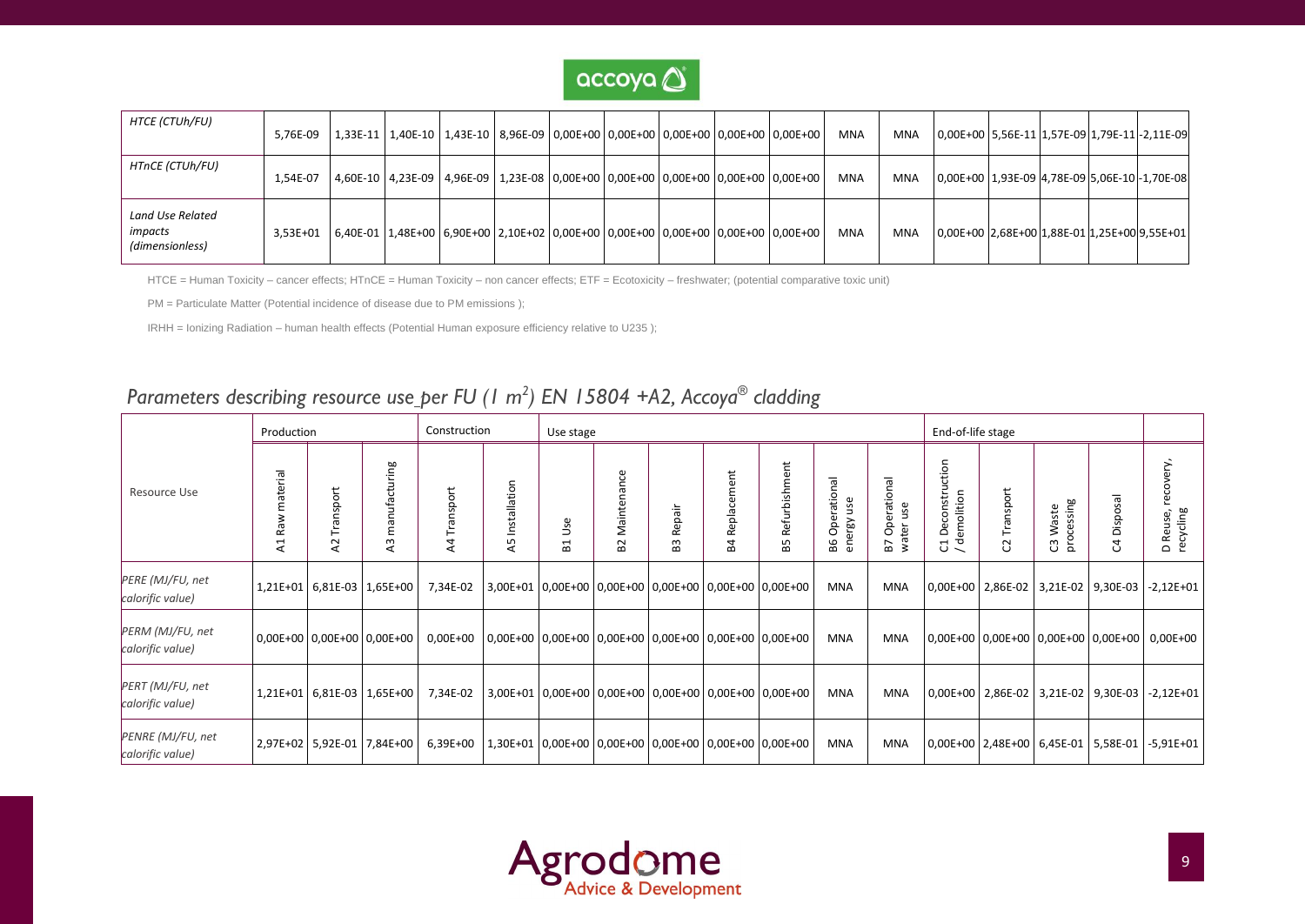

| PENRM (MJ/FU, net<br>calorific value) |                                | 0,00E+00 0,00E+00 0,00E+00 | $0,00E+00$ 0,00E+00 0,00E+00 0,00E+00 0,00E+00 0,00E+00 0,00E+00                         |  |                                                       |  | <b>MNA</b> | MNA        |  |  | 0,00E+00 0,00E+00 0,00E+00 0,00E+00 0,00E+00         |
|---------------------------------------|--------------------------------|----------------------------|------------------------------------------------------------------------------------------|--|-------------------------------------------------------|--|------------|------------|--|--|------------------------------------------------------|
| PENRT (MJ/FU, net<br>calorific value) |                                | 2,97E+02 5,92E-01 7,84E+00 | 6,39E+00                                                                                 |  | 1,30E+01 0,00E+00 0,00E+00 0,00E+00 0,00E+00 0,00E+00 |  | MNA        | <b>MNA</b> |  |  | 0,00E+00 2,48E+00 6,45E-01 5,58E-01 -5,91E+01        |
| SM (kg/FU)                            |                                | 0,00E+00 0,00E+00 0,00E+00 | $0,00E+00$   $0,00E+00$   $0,00E+00$   $0,00E+00$   $0,00E+00$   $0,00E+00$   $0,00E+00$ |  |                                                       |  | <b>MNA</b> | <b>MNA</b> |  |  | 0,00E+00   0,00E+00   0,00E+00   0,00E+00   0,00E+00 |
| RSF (MJ/FU, net calorific<br>value)   |                                | 0,00E+00 0,00E+00 0,00E+00 | $0,00E+00$   $0,00E+00$   $0,00E+00$   $0,00E+00$   $0,00E+00$   $0,00E+00$   $0,00E+00$ |  |                                                       |  | <b>MNA</b> | MNA        |  |  | 0,00E+00   0,00E+00   0,00E+00   0,00E+00   0,00E+00 |
| NRSF (MJ/FU, net<br>calorific value)  |                                | 0,00E+00 0,00E+00 0,00E+00 | $0,00E+00$ 0,00E+00 0,00E+00 0,00E+00 0,00E+00 0,00E+00 0,00E+00                         |  |                                                       |  | <b>MNA</b> | <b>MNA</b> |  |  | 0,00E+00 0,00E+00 0,00E+00 0,00E+00 0,00E+00         |
| $FW$ (m <sup>3</sup> water eq/FU)     | 4,21E-01   5,96E-05   7,64E-03 |                            | 6,42E-04                                                                                 |  | 8,71E-03 0,00E+00 0,00E+00 0,00E+00 0,00E+00 0,00E+00 |  | <b>MNA</b> | MNA        |  |  | 0,00E+00 2,50E-04 2,49E-03 5,42E-04 -2,53E-02        |

PERE = use of renewable primary energy excluding renewable primary energy resources used as raw materials; PERM = Use of renewable primary energy resources used as raw materials; PERT = Total use of renewable primary energy resources; PENRE = Use of non-renewable primary energy excluding non-renewable primary energy resources used as raw materials; PENRM = Use of non-renewable primary energy resources used as raw materials; PENRT = Total use of non-renewable primary energy resources; SM = Use of secondary material; RSF = Use of renewable secondary fuels; NRSF = Use of non-renewable secondary fuels; FW = Net use of fresh water

# *Environmental information describing output flows and waste categories per FU (1 m 2 ) EN 15804 +A2, Accoya® cladding*

|                                           | Production             |                                            |                                   | Construction<br>process stage                                                             |                                          | Use stage                           |                     |                   |                             |                         |                                         |                                     | End-of-life stage                               |                               |                                               |                              |                                                  |
|-------------------------------------------|------------------------|--------------------------------------------|-----------------------------------|-------------------------------------------------------------------------------------------|------------------------------------------|-------------------------------------|---------------------|-------------------|-----------------------------|-------------------------|-----------------------------------------|-------------------------------------|-------------------------------------------------|-------------------------------|-----------------------------------------------|------------------------------|--------------------------------------------------|
| Waste Categories &<br><b>Output Flows</b> | aterial<br>æ<br>1<br>⋖ | σrt<br>င္တ<br>$\sigma$<br>⊢<br>$\sim$<br>⋖ | nufacturing<br>त्त<br>ε<br>w<br>⋖ | ransport<br>⋖                                                                             | nstallation<br>$\qquad \qquad$<br>S<br>⋖ | 9su<br>H<br>$\overline{\mathbf{c}}$ | ω<br>B <sub>2</sub> | ÷<br>a<br>œ<br>63 | ω<br>epla<br>$\propto$<br>œ | ent<br>Refurbishm<br>B5 | Operational<br>use<br>B6 Oper<br>energy | ater<br>Operational<br>ω<br>57<br>Ξ | ∼<br>uction<br>Deconstr<br>molition<br>ರ<br>. 운 | Transport<br>$\sim$<br>$\cup$ | ஜ<br>.<br>Sā<br>pro<br>Waste<br>ෆී            | SS <sub>0</sub><br>Disp<br>Ö | ξ<br>ğ<br>eco<br>recycling<br>Reuse,<br>$\Omega$ |
| Hazardous waste disposed<br>(kg/FU)       |                        |                                            |                                   | 2,87E-04 1,34E-06 4,13E-06 1,45E-05 1,18E-05 0,00E+00 0,00E+00 0,00E+00 0,00E+00 0,00E+00 |                                          |                                     |                     |                   |                             |                         | <b>MNA</b>                              | <b>MNA</b>                          |                                                 |                               | 0,00E+00 5,64E-06 1,52E-06 7,93E-07 -2,59E-05 |                              |                                                  |
| Non-hazardous waste<br>disposed (kg/FU)   |                        |                                            |                                   | 8,88E-01 4,86E-02 3,05E-02 5,24E-01 5,02E-01 0,00E+00 0,00E+00 0,00E+00 0,00E+00 0,00E+00 |                                          |                                     |                     |                   |                             |                         | <b>MNA</b>                              | <b>MNA</b>                          |                                                 |                               | 0,00E+00 2,04E-01 3,74E-02 2,10E+00 -1,43E-01 |                              |                                                  |

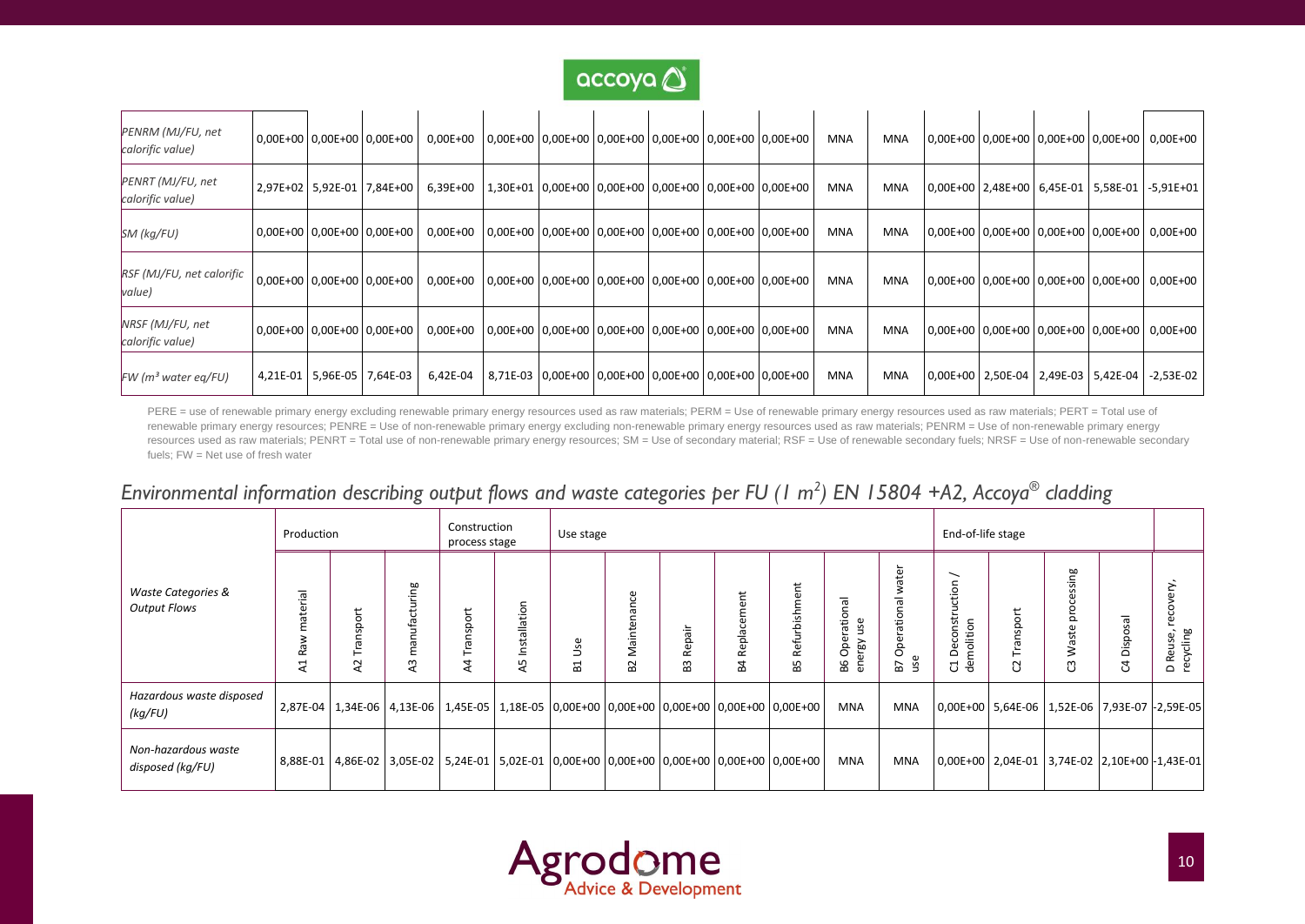

| Radioactive waste<br>disposed (kg/FU)    |  | 5,80E-04 3,82E-06 6,62E-05 4,12E-05 2,02E-05 0,00E+00 0,00E+00 0,00E+00 0,00E+00 0,00E+00                   |  |  |  | MNA        | MNA        | 0,00E+00   1,60E-05   1,59E-06   3,13E-06   -2,20E-04 |  |  |
|------------------------------------------|--|-------------------------------------------------------------------------------------------------------------|--|--|--|------------|------------|-------------------------------------------------------|--|--|
| Components for reuse<br>(kg/FU)          |  | 0,00E+00 0,00E+00 0,00E+00 0,00E+00 0,00E+00 0,00E+00 0,00E+00 0,00E+00 0,00E+00 0,00E+00 0,00E+00 0        |  |  |  | <b>MNA</b> | <b>MNA</b> | 0,00E+00 0,00E+00 0,00E+00 0,00E+00 0,00E+00          |  |  |
| Materials for recycling<br>(kg/FU)       |  | 0,00E+00   0,00E+00   0,00E+00   0,00E+00   0,00E+00   0,00E+00   0,00E+00   0,00E+00   0,00E+00   0,00E+00 |  |  |  | <b>MNA</b> | <b>MNA</b> | 0,00E+00 0,00E+00 0,00E+00 0,00E+00 0,00E+00          |  |  |
| Materials for energy<br>recovery (kg/FU) |  | 0,00E+00 0,00E+00 0,00E+00 0,00E+00 0,00E+00 0,00E+00 0,00E+00 0,00E+00 0,00E+00 0,00E+00 0,00E+00 0        |  |  |  | <b>MNA</b> | <b>MNA</b> | 0,00E+00 0,00E+00 0,00E+00 0,00E+00 0,00E+00          |  |  |
| <b>Exported energy Heat</b><br>(MJ/FU)   |  | 0,00E+00 0,00E+00 0,00E+00 0,00E+00 0,00E+00 0,00E+00 0,00E+00 0,00E+00 0,00E+00 0,00E+00 0,00E+00 0        |  |  |  | <b>MNA</b> | <b>MNA</b> | 0,00E+00 0,00E+00 0,00E+00 0,00E+00 0,00E+00          |  |  |
| <b>Exported energy Energy</b><br>(MJ/FU) |  | 0,00E+00 0,00E+00 0,00E+00 0,00E+00 0,00E+00 0,00E+00 0,00E+00 0,00E+00 0,00E+00 0,00E+00 0,00E+00 0        |  |  |  | <b>MNA</b> | MNA        | 0,00E+00 0,00E+00 0,00E+00 0,00E+00 0,00E+00          |  |  |

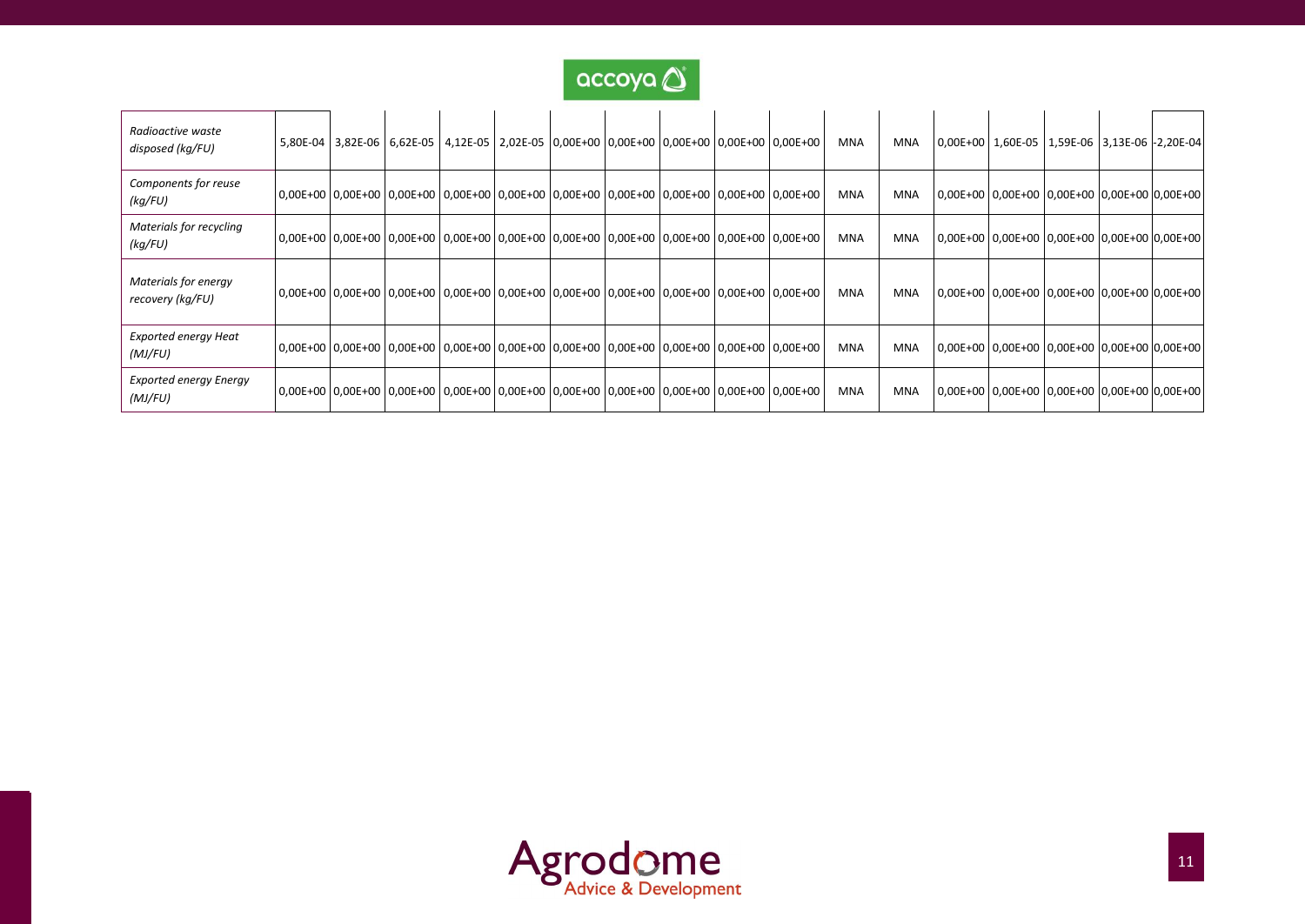

# Representativeness of the production process

# Purchase of raw materials

Because Accsys does not have fixed suppliers for additional materials, fixing materials, spruce and foil, data from the Ecoinvent database, version 3.6 and the NMD database version 3.4 were used.

# Data quality

Accsys has handed over the physical and digital documentation and drawings, as well as a material statement with the quantities of material required for the tested element.

Energy consumption of equipment and equipment required to manufacture the product under investigation is based on consumption figures for 2021.

With the exception of the manufacturing phase, standard values have been used where appropriate in accordance with Ecoinvent 3.6.. This applies in particular to transport distances, processing in the waste phase and the choice of means of transport. Return transports loaded/unloaded are as per the manufacturer's instructions.

Production processes can change over time. The information used in this LCA of the production process of the element is based on measurements and observations from 2021 (energy, waste percentages, quantities net per element, production volume). Data from supplying companies are all of the most recent date possible.

### Accountability

The LCA study was conducted by Agrodome B.V. in 2021.

The data provided by Accsys have been extensively discussed with Agrodome B.V.

The final version of the LCA study has been submitted to SGS for external peer review.

The LCA is carried out according to EN 15804 +A1 and +A2 in compliance with the standards from the ISO 14000 series: 14025, 14040 and 14044.

When calculating the environmental impact categories, Simapro, version 9.0.0.49 and environmental data from the Ecoinvent database, version 3.6 are used.

When making calculations in Simapro, the long-term effects (emissions that can occur after 100 years) are not taken into account. The effects of capital goods and infrastructural processes are included.

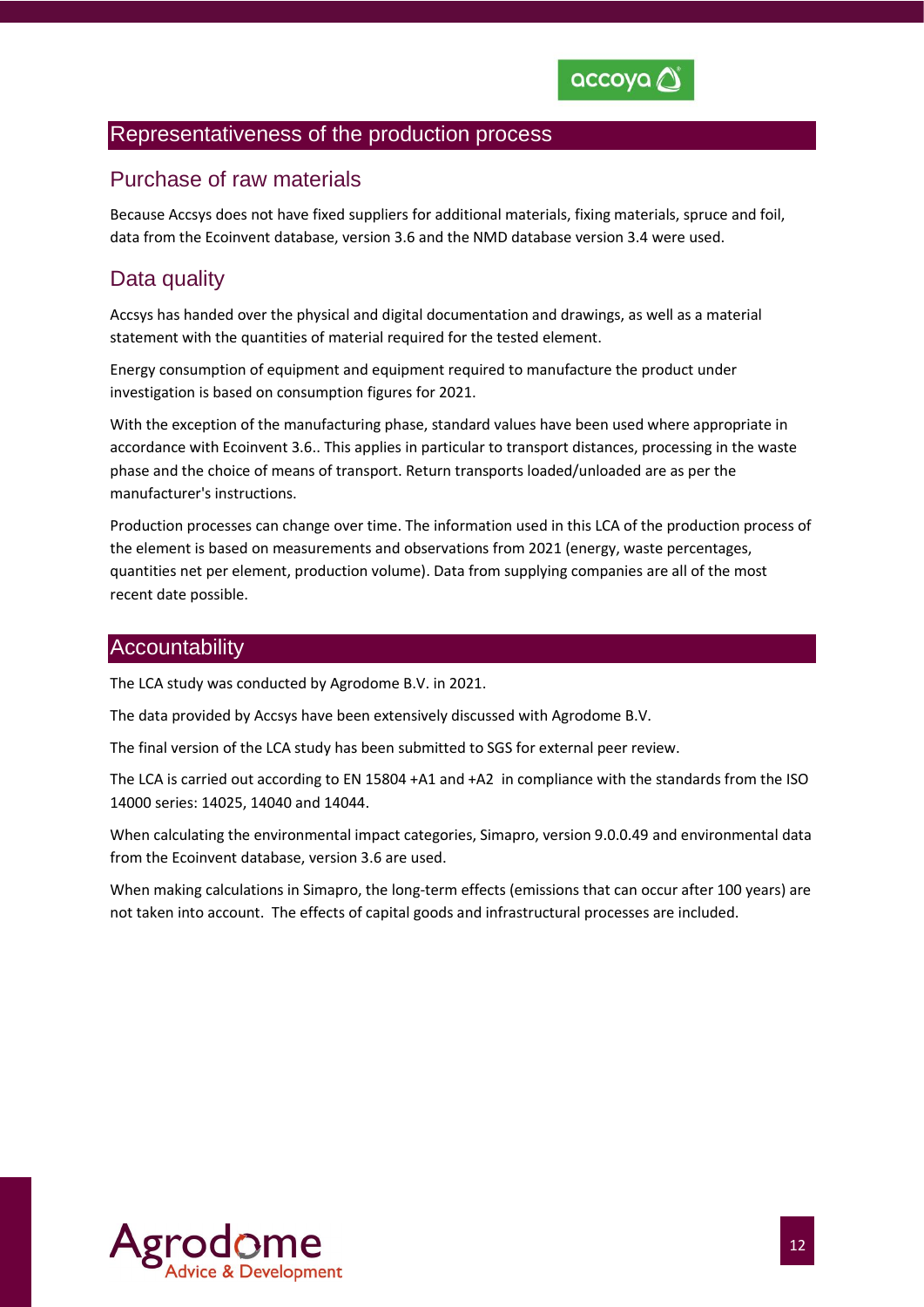

#### References

#### **ISO 14040**

ISO 14040:2006-10, Environmental management - Life cycle assessment - Principles and framework; EN ISO 14040:2006

#### **ISO 14044**

ISO 14044:2006-10, Environmental management - Life cycle assessment - Requirements and guidelines; EN ISO 14040:2006

#### **ISO 14025**

ISO 14025:2011-10: Environmental labels and declarations — Type III environmental declarations — Principles and procedures

#### **EN 15804+A1**

EN 15804+A1: 2013: Sustainability of construction works — Environmental Product Declarations — Core rules for the product category of construction products

#### **EN 15804+A2**

EN 15804+A2: 2019: Sustainability of construction works — Environmental Product Declarations — Core rules for the product category of construction products

#### **Sissy Verspeek and Fred van der Burgh, 2021**

Background EPD report, Life cycle analysis, Accoya® wood - decking, cladding and sheet pile, Agrodome B.V. Wageningen, the Netherlands